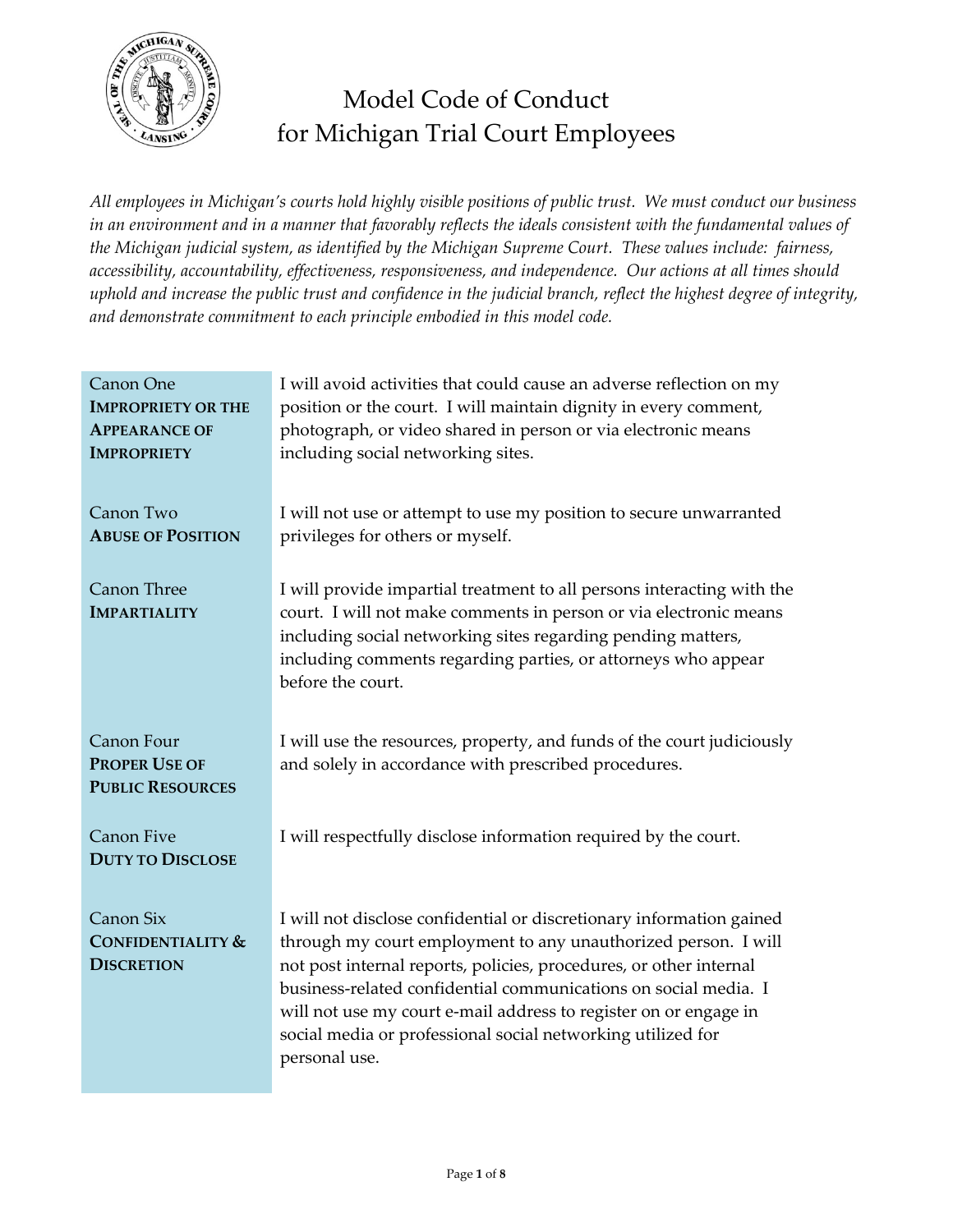| <b>Canon Seven</b><br><b>DISCRIMINATION</b> | I will not discriminate on the basis of race, color, religion, national<br>origin, gender, or other protected group.                                                                                                                                                                                                                                                                           |
|---------------------------------------------|------------------------------------------------------------------------------------------------------------------------------------------------------------------------------------------------------------------------------------------------------------------------------------------------------------------------------------------------------------------------------------------------|
| Canon Eight<br><b>POLITICAL ACTIVITY</b>    | I am free to participate in political activities during nonworking hours<br>as long as such activity does not use or appear to use my position or<br>court in connection with such activities.                                                                                                                                                                                                 |
| <b>Canon Nine</b><br><b>DUTY TO SERVE</b>   | I will carry out my responsibilities to the court, litigants, coworkers,<br>and all others interacting with the court in a timely, diligent, and<br>courteous manner. I will not harass, threaten, retaliate, or<br>disparage court employees, or anyone associated with, or doing<br>business with the court, whether in person or through other means,<br>including the use of social media. |
| Canon Ten<br><b>COMPETENCY</b>              | I will actively pursue educational opportunities to improve my<br>professional knowledge, skills, and abilities in order to provide<br>quality service to the court and the public.                                                                                                                                                                                                            |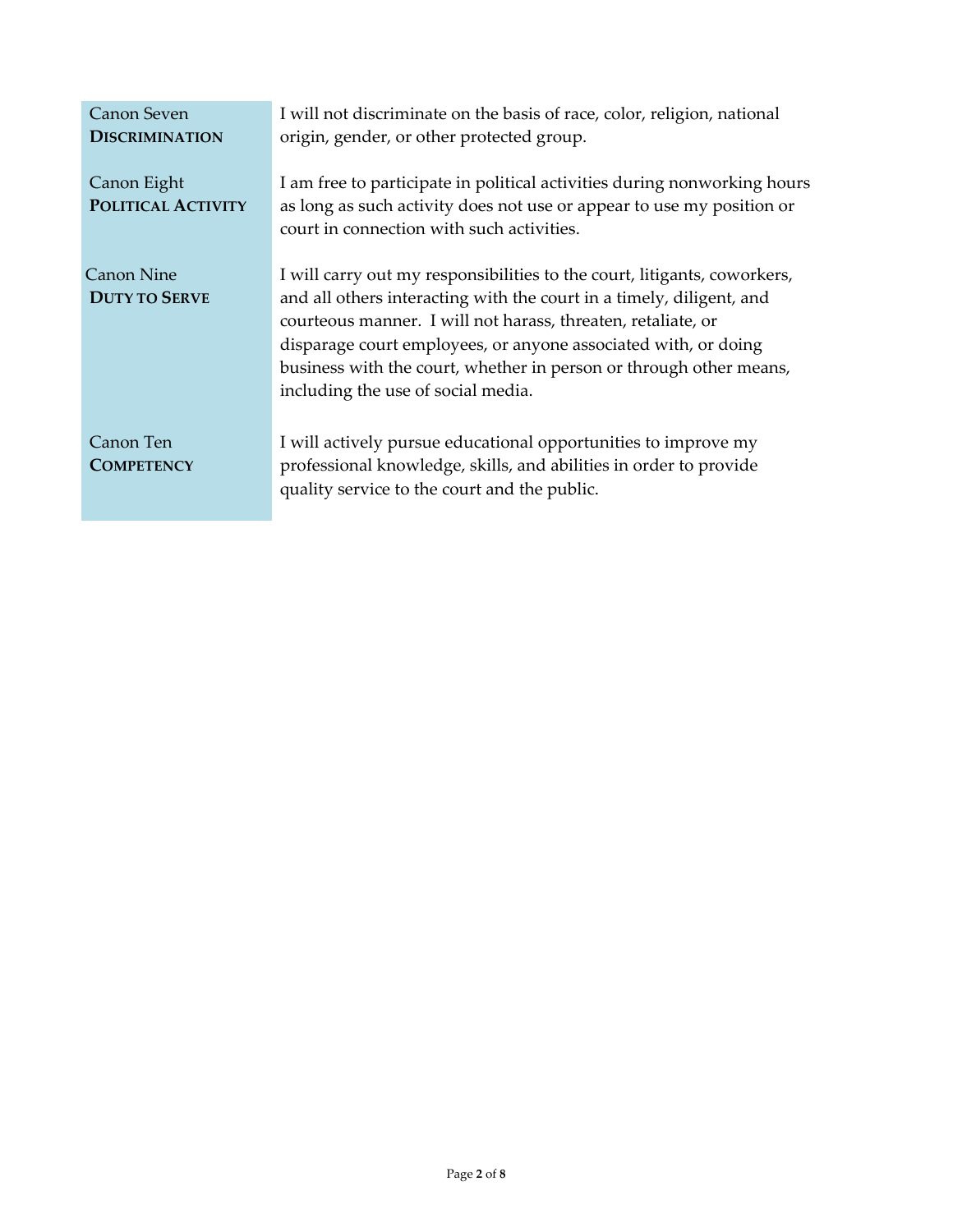## **Guidelines for Juvenile Probation Officers**

The following guidelines clarify the canons in the Model Code of Conduct for Juvenile Probation Officers:

| Canon One             | Probation officers are highly visible and should conduct themselves in a      |
|-----------------------|-------------------------------------------------------------------------------|
| <b>IMPROPRIETY OR</b> | way that instills public trust and confidence. Their actions reflect not      |
| <b>THE APPEARANCE</b> | only on themselves, but on the court as well. Improper behavior or the        |
| OF IMPROPRIETY        | appearance of improper behavior may compromise the integrity of the           |
|                       | court. Activities a probation officer engages in that are improper or may     |
|                       | be perceived as improper include:                                             |
|                       | Probation officers shall not violate federal, state, or local laws            |
|                       | and regulations.                                                              |
|                       | Probation officers shall recognize that probationers have legal               |
|                       | rights regarding new substantive offenses, apart from the issue               |
|                       | of a probation violation. Probation officers should not use                   |
|                       | their position to elicit information that may be used against the             |
|                       | juvenile without first warning the juvenile.                                  |
|                       | Probation officers shall not accept outside employment that may               |
|                       | conflict or appear to conflict with the probation officer's job               |
|                       | duties.                                                                       |
|                       | Seek approval from the appropriate authority before accepting                 |
|                       | outside employment. NOTE: No form of outside employment                       |
|                       | shall be performed utilizing the resources of the court and shall             |
|                       | not require or induce the probation officer to disclose                       |
|                       | information acquired in the course of his or her official duties.             |
|                       | Probation officers shall avoid entering into a contract or                    |
|                       | conducting financial or business dealings with probationers and               |
|                       | their families, or with service providers. In the event such                  |
|                       | dealings are unavoidable, the probation officer shall not receive             |
|                       | any special personal or financial benefits and shall disclose the             |
|                       | business dealing to the probation officer's employer.                         |
|                       | Probation officers shall not receive any personal benefit from<br>٠           |
|                       | probationers ordered to perform work to pay off fines and costs               |
|                       | or as a consequence for failure to follow rules established by the            |
|                       | court.                                                                        |
|                       | Probation officers shall not engage in the use of social media                |
|                       | while also listing his or her affiliation with the court. If a                |
|                       | probation officer identifies himself or herself as a court                    |
|                       | employee, they must state that the views they express on social               |
|                       | media are their own and not those of the court.                               |
|                       | If probation officers choose to identify themselves as judiciary<br>$\bullet$ |
|                       | employees on personal social media, some readers may view                     |
|                       | them as spokespersons for the court and/or for a particular                   |
|                       | court. Even if you don't identify yourself as a judiciary                     |
|                       | employee, you should assume that the viewer of any social                     |
|                       | media is aware that you are a judiciary employee and that you                 |
|                       | are held to a high standard of personal and professional                      |
|                       | conduct.                                                                      |
|                       |                                                                               |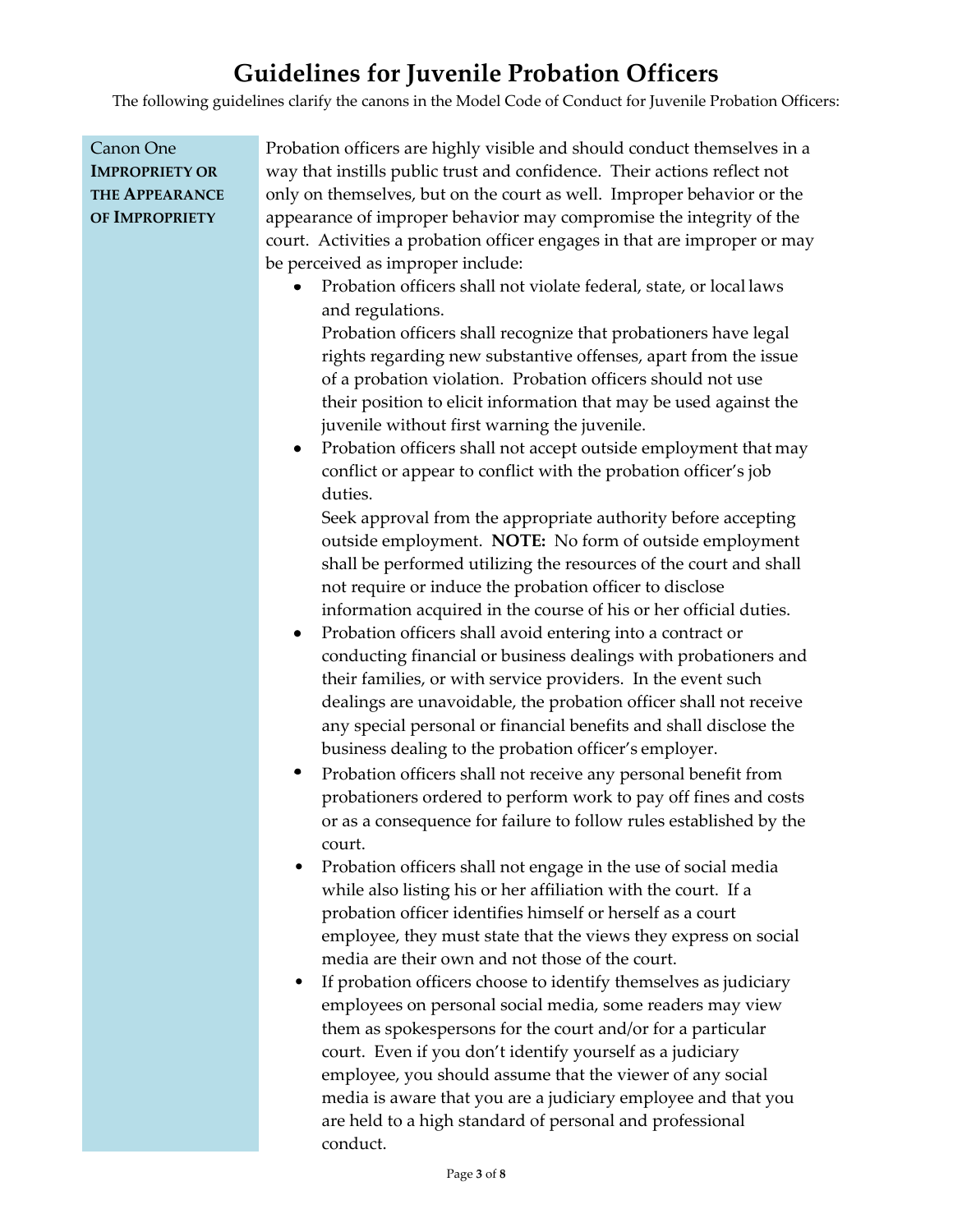| Canon Two<br><b>ABUSE OF POSITION</b> | The use of the real or apparent power of a position as a probation officer<br>to personally benefit the probation officer or someone else is prohibited.<br>Probation officers should never use their position to secure privileges,<br>gifts, special favors, or exemptions. Generally, these would be special<br>considerations given by others to the probation officer specifically<br>because of his or her position as a probation officer. The solicitation or<br>acceptance of a gift, favor, or additional compensation can give the<br>impression that something will be done for the donor in return. This<br>contravenes the core ideals of the judiciary.<br>A probation officer shall not attempt to take advantage of his or her<br>access to court records to further any personal interest.<br>A probation officer shall not attempt to take advantage of his or her access<br>to judges and/or referees to engage in ex parte discussion in order to |
|---------------------------------------|------------------------------------------------------------------------------------------------------------------------------------------------------------------------------------------------------------------------------------------------------------------------------------------------------------------------------------------------------------------------------------------------------------------------------------------------------------------------------------------------------------------------------------------------------------------------------------------------------------------------------------------------------------------------------------------------------------------------------------------------------------------------------------------------------------------------------------------------------------------------------------------------------------------------------------------------------------------------|
| Canon Three<br><b>IMPARTIALITY</b>    | influence the court or outcome of the proceedings.<br>The official actions of a probation officer should not be affected or appear<br>to be affected by kinship, rank, position, or influence of any party or<br>person involved in the court system. Many times relationships place<br>temptation upon the probation officer to provide special treatment.<br>Differential treatment in any of these situations undermines the integrity<br>of the probation officer and the judicial system.                                                                                                                                                                                                                                                                                                                                                                                                                                                                         |
|                                       | Probation officers should strive for bias-free behavior. They should be<br>aware of different cultures and personal bias. A probation officer should<br>understand and be mindful of both positive and negative bias.<br>Probation officers should not knowingly become personally involved<br>socially or intimately either with probationers or their families. Any<br>such preexisting relationship should be immediately reported to a<br>supervisor.                                                                                                                                                                                                                                                                                                                                                                                                                                                                                                              |
|                                       | Probation officers need to be able to provide impartial and<br>understandable answers to the public's questions in an efficient<br>manner, without providing legal advice.                                                                                                                                                                                                                                                                                                                                                                                                                                                                                                                                                                                                                                                                                                                                                                                             |
|                                       | Probation officers must act at all times in a manner that promotes<br>public confidence in the independence, integrity, and impartiality of<br>the judiciary.                                                                                                                                                                                                                                                                                                                                                                                                                                                                                                                                                                                                                                                                                                                                                                                                          |
|                                       |                                                                                                                                                                                                                                                                                                                                                                                                                                                                                                                                                                                                                                                                                                                                                                                                                                                                                                                                                                        |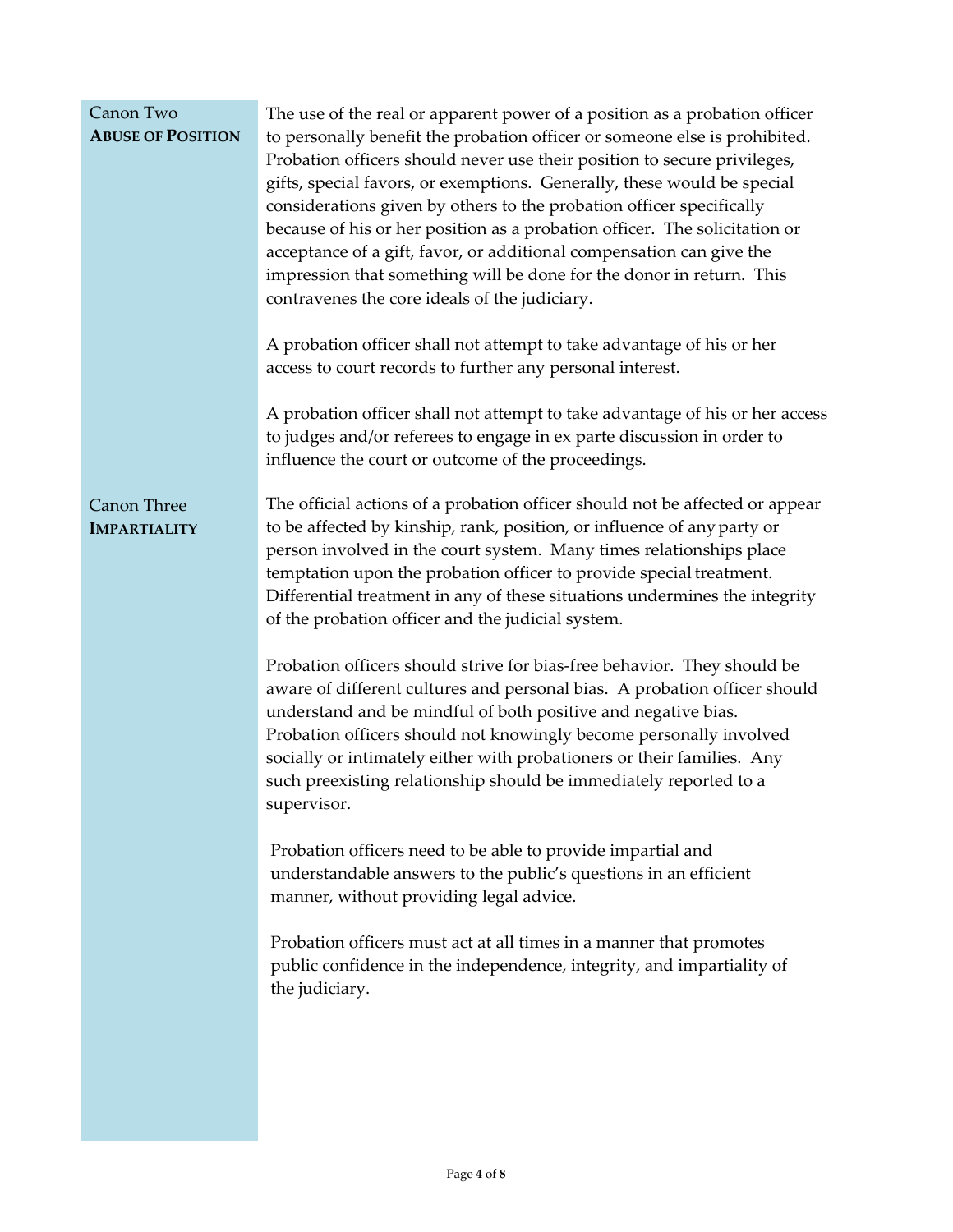| Canon Four<br><b>PROPER USE OF</b><br><b>PUBLIC RESOURCES</b>  | Probation officers, like all court employees, are stewards of public<br>resources. A probation officer shall use public resources, property, and<br>funds judiciously, and solely in accordance with prescribed procedures.<br>Pitfalls include temptations such as personal phone calls at the court's<br>expense and personal use of government property (such as office supplies,<br>printers, computers, vehicles). The time a probation officer is paid to<br>work is also a public resource. Probation officers should refrain from<br>conducting personal business on work time, including the time spent<br>traveling to or from home visits in a county vehicle, or when being<br>reimbursed by the county for mileage. |
|----------------------------------------------------------------|----------------------------------------------------------------------------------------------------------------------------------------------------------------------------------------------------------------------------------------------------------------------------------------------------------------------------------------------------------------------------------------------------------------------------------------------------------------------------------------------------------------------------------------------------------------------------------------------------------------------------------------------------------------------------------------------------------------------------------|
| Canon Five<br><b>DUTY TO DISCLOSE</b>                          | A probation officer should expect coworkers to abide by the canons set<br>forth in this code. A probation officer shall report violations of this code<br>or attempts to compel another to violate this code.                                                                                                                                                                                                                                                                                                                                                                                                                                                                                                                    |
|                                                                | A probation officer must inform his or her employer if he or she is<br>arrested in any jurisdiction or is involved in any pending legal action at<br>the court of employment.                                                                                                                                                                                                                                                                                                                                                                                                                                                                                                                                                    |
|                                                                | When required by law, rule, or regulation, probation officers will dutifully<br>disclose all financial interests and dealings.                                                                                                                                                                                                                                                                                                                                                                                                                                                                                                                                                                                                   |
| Canon Six<br><b>CONFIDENTIALITY &amp;</b><br><b>DISCRETION</b> | Although most court records are public, some are nonpublic, and cannot<br>be released. Probation officers need to understand the types of cases and<br>documents that are considered confidential. Confidential information<br>should never be disclosed to any unauthorized person for any purpose to<br>the media, general public, in person or over the phone, or on social media.<br>Probation officers shall never disclose confidential information including,<br>but not limited to, the possible outcome of a pending case, case processing<br>procedures, and other nonpublic information in person or via electronic<br>means including social media platforms.                                                        |
|                                                                | Sensitive information acquired by probation officers in the course of<br>performing their official duties should never be revealed until it is made a<br>matter of public record. Even when the information becomes public,<br>probation officers should exercise a great deal of discretion.                                                                                                                                                                                                                                                                                                                                                                                                                                    |
|                                                                | Probation officers shall maintain the integrity of private information and<br>use reasonable efforts to seek only that personal information that is<br>necessary to perform their responsibilities.                                                                                                                                                                                                                                                                                                                                                                                                                                                                                                                              |
|                                                                |                                                                                                                                                                                                                                                                                                                                                                                                                                                                                                                                                                                                                                                                                                                                  |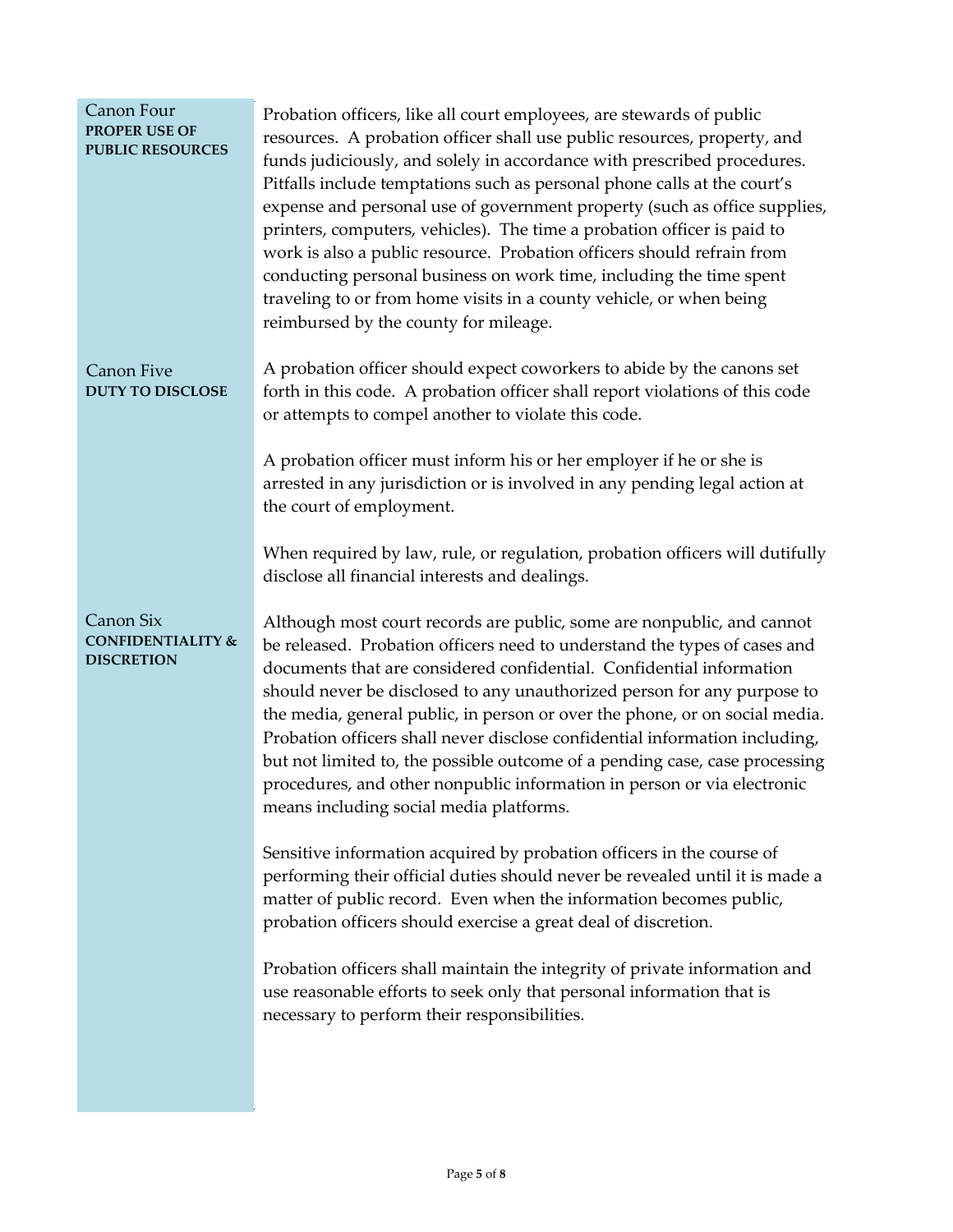#### <span id="page-5-0"></span>Canon Six (cont.) **CONFIDENTIALITY & DISCRETION**

Sometimes breaches of confidentiality do not involve intentional disclosures of official court records. Some are the result of innocent and casual remarks about pending or closed cases, about probationers, or about juries, which could give attorneys, litigants, reporters, and the public confidential information. Such remarks can seriously compromise a case or a person's standing in the community. Probation officers should discuss cases only for legitimate reasons. Probation officers shall treat personal or sensitive information with the same discretion that one would wish others to have if one were involved in a similar case. Examples of confidentiality issues are not limited to cases. Personnel, probation, health records, and information accessed through the Law Enforcement Information Network (LEIN) or the Judicial Data Warehouse (JDW) have confidentiality restrictions. Probation officers should guard against being overheard when discussing legitimate confidential information.

Probation officers should consult the nonpublic and limited access chart developed by the State Court Administrative Office to assist in determining if information is public. The chart is available at the following link: [http://courts.mi.gov/Administration/SCAO/Resources/Documents/](http://courts.mi.gov/Administration/SCAO/Resources/Documents/standards/cf_chart.pdf) 

[standards/cf\\_chart.pdf](http://courts.mi.gov/Administration/SCAO/Resources/Documents/standards/cf_chart.pdf)

#### Canon Seven **DISCRIMINATION**

A probation officer shall not discriminate against, or grant preferential treatment to, any individual or group based on race, sex, color, ethnicity, or national origin. Essential to the administration of justice is allowing equal access and treatment for all. Every day probation officers are called upon to assist people, and it is their responsibility to provide customers and coworkers with courteous service, regardless of the individual's race, religion, gender, national origin, political activities, etc. Discrimination can come in varying forms (words and actions), yet probation officers should be aware that no form of discrimination is acceptable and when discovered should be exposed and discouraged. Preferential treatment to a certain class is also discrimination.

#### Canon Eight **POLITICAL ACTIVITY**

A probation officer's ability to participate in the democratic process by working for a political cause, party, or candidate should not be hampered by his or her employment, if done outside of working hours. This participation includes, but is not limited to, holding party membership, holding public office[1,](#page-5-0) making speeches, and making contributions of time and/or money to candidates, political parties, or other groups engaged in political activity. Participation in political activity should not enter the workplace by, for example, the display of political material (i.e., literature, badges, signs, or other material advertising a political cause, party, or candidate), soliciting signatures for political candidates or issues, or soliciting or receiving funds for political purposes. In addition, no government equipment or resources of any kind are to be used for promoting political activity in the workplace before, during, or after work hours.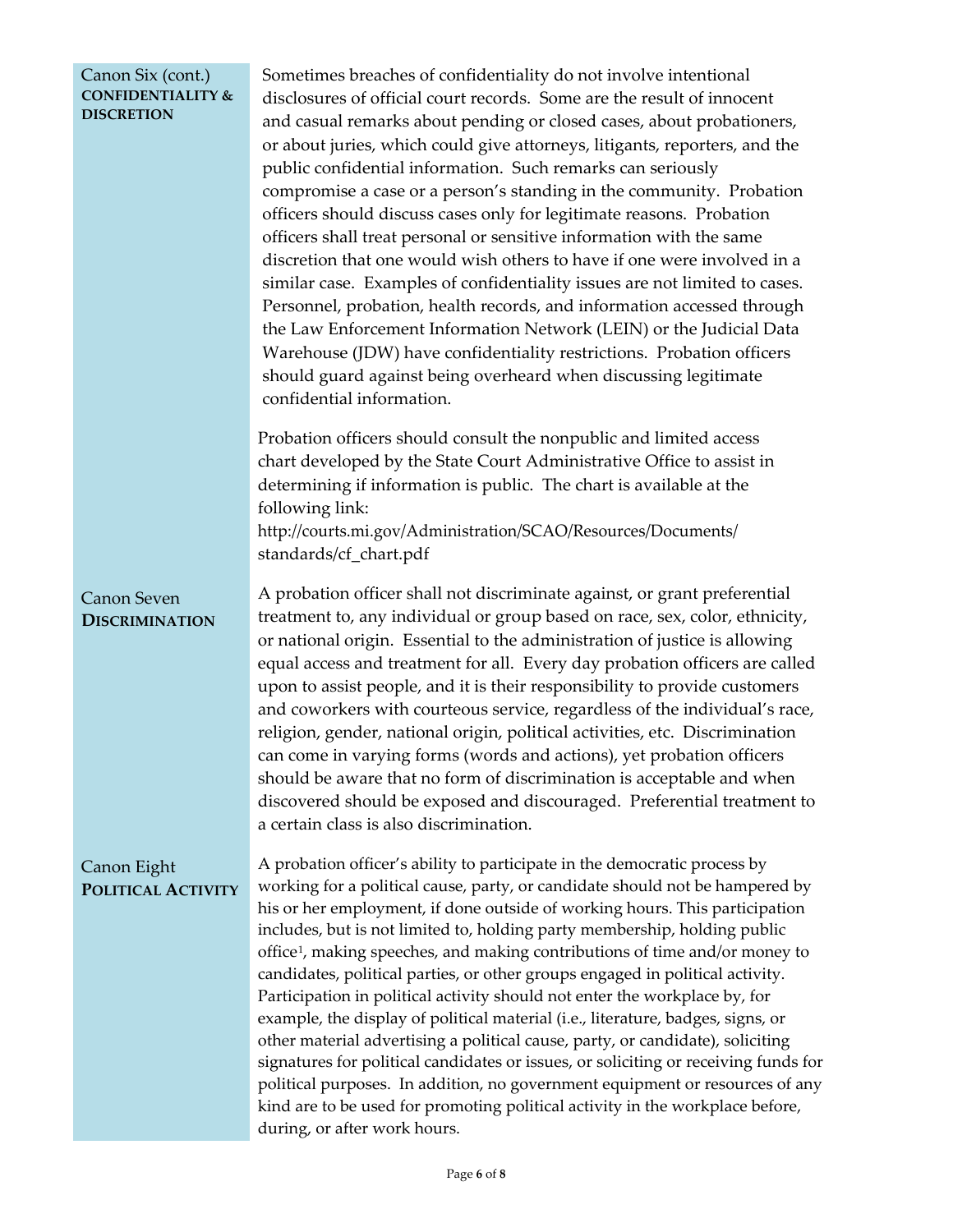### Canon Nine **DUTY TO SERVE**

For the court to be an effective institution, probation officers must reflect a high level of professionalism as they faithfully carry out all assigned duties and enforce the rules and orders provided by the court. It is never acceptable to undermine the judge or speak negatively of the court, especially in a public arena. A court employee's primary obligation is to the court. When factually appropriate, probation officers shall make reports to other agencies (protective services and/or law enforcement). Probation officers shall maintain relationships with colleagues in such a manner as to promote mutual respect and improve the quality of services provided.

Probation officers shall respect the authority and follow the directives of the court, recognizing that they are an extension of the court. Probation officers shall not impugn the decisions and directives of the court. This should not be construed to limit a probation officer from maintaining his/her independence in making recommendations to the court, but reflects that once the court has made a decision the probation officer shall follow the decisions of the court.

Probation officers should respect the importance of all the entities involved with the juvenile justice system and cultivate a professional cooperation with each. For juvenile probation officers, this includes, but is not limited to, state and local agencies, law enforcement, schools, etc.

Probation officers are not to alter, falsify, mutilate, backdate, or inappropriately destroy any court records.

Probation officers must recognize that colleagues are also customers, and they should be given the same level of professional consideration as public clients.

Probation officers shall refrain from posts on social media that can contribute to a hostile work environment based on race, sex, disability, religion, or any other status protected by law. Some specific examples of prohibited social media conduct include posting commentary, content, or images that are defamatory, pornographic, proprietary, harassing, or libelous.

When working within the court system, laws, and rules of operation are continually changing due to legislation, court rules, administrative orders, caselaw, technology, etc. Therefore, probation officers are encouraged to take advantage of educational opportunities that will enhance their skills, advance their understanding, and allow for better service. This includes understanding the community, being culturally proficient, and networking with other professionals.

Canon Ten **COMPETENCY**

<sup>1</sup>Holding public office is acceptable unless a conflict of interest exists with employment at the court, or it is prohibited by law. An example of a conflict includes serving on the county board of commissioners whose oversight of budget and other policy issues impact the court.